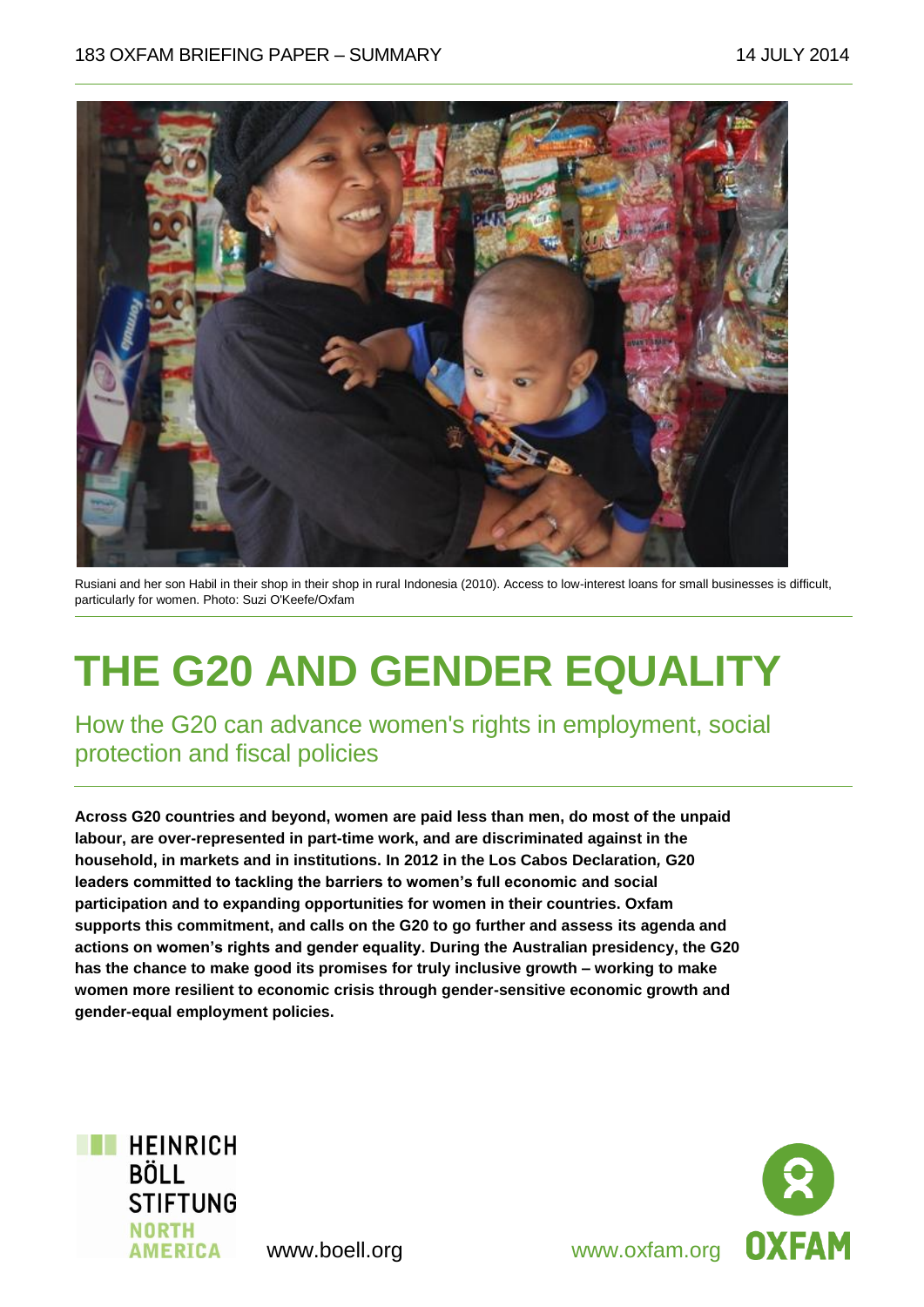## SUMMARY

In its 'World Development Report 2012: Gender Equality and Development', the World Bank asserted that gender equality was a core development objective in its own right and also 'smart economics'. The same year, in their Los Cabos Declaration*,* G20 leaders committed to tackling the barriers to women's full economic and social participation and to expanding opportunities for women in their countries. Oxfam supports this commitment, and calls on the G20 to go further and assess the entirety of their agenda and actions in the light of development and rights-based commitments to women's rights and gender equality.

Across G20 countries and beyond, women get paid less, do most of the unpaid labour, are overrepresented in part-time work, and are discriminated against in the household, in markets, and in institutions. Their situation is worse when their gender identity intersects with other forms of social and economic power inequalities and marginalization based on, for example, race, class, or income. The G20 countries' commitment to gender equality and inclusive growth can only be realised if they take action to rectify the shortcomings of an economic system that excludes or devalues what matters most: the realization of the rights and dignity of all human beings and protection of the natural environment.

The effects of such a deeply gender-discriminatory system include women's poverty and, in many cases, their inability to live up to their full potential. Women's crucial contributions to economies and to society are under-recognized and limited because of gender discrimination that has the powerful effect of threatening their health and well-being, as well as those of their families. Women consistently make up the majority of the world's poorest citizens and of groups marginalized from economic decision making, and their unpaid contributions are largely invisible in a system that does not value the totality of their work.

The relationships between growth, economic inequality, and gender equality are complex. It is important to note that growth does not automatically lead to gender equality; however, inclusive growth cannot be achieved with gender-blind policies.

- Only one high-income country in the G20 South Korea has achieved greater income equality alongside economic growth since  $1990<sup>1</sup>$  However, this growth is built on gender inequality in wages and discriminatory practices: South Korea ranks worst among OECD countries on the gender wage gap. $<sup>2</sup>$ </sup>
- $\cdot$  It will take 75 years for the principle of equal pay for equal work to be realized<sup>3</sup> at the current rate of decline in wage inequality between men and women.
- The monetary value of unpaid care work is estimated at anything from 10 percent to over 50 percent of GDP. $^4$  An additional 20–60 percent of GDP would be added if the hidden contribution of unpaid work was recognized and valued.<sup>5</sup>
- If women's paid employment rates were the same as men's, the USA's GDP would increase by 9 percent, the Eurozone's by 13 percent, and Japan's by 16 percent. In 15 major developing economies, per capita income would rise by 14 percent by 2020 and 20 percent by  $2030.<sup>6</sup>$

Oxfam is concerned with gender equality and women's rights as ends in themselves and because their absence drives poverty, while their fulfilment has been shown to drive development. This paper argues that the G20's growth and development agenda can only be considered inclusive – and can only make a positive difference to real people – when women and men have equal opportunities to benefit, human rights are fulfilled, and sustainable development is pursued. These are not only 'women's issues' – they are systemic issues that determine the well-being of the whole planet.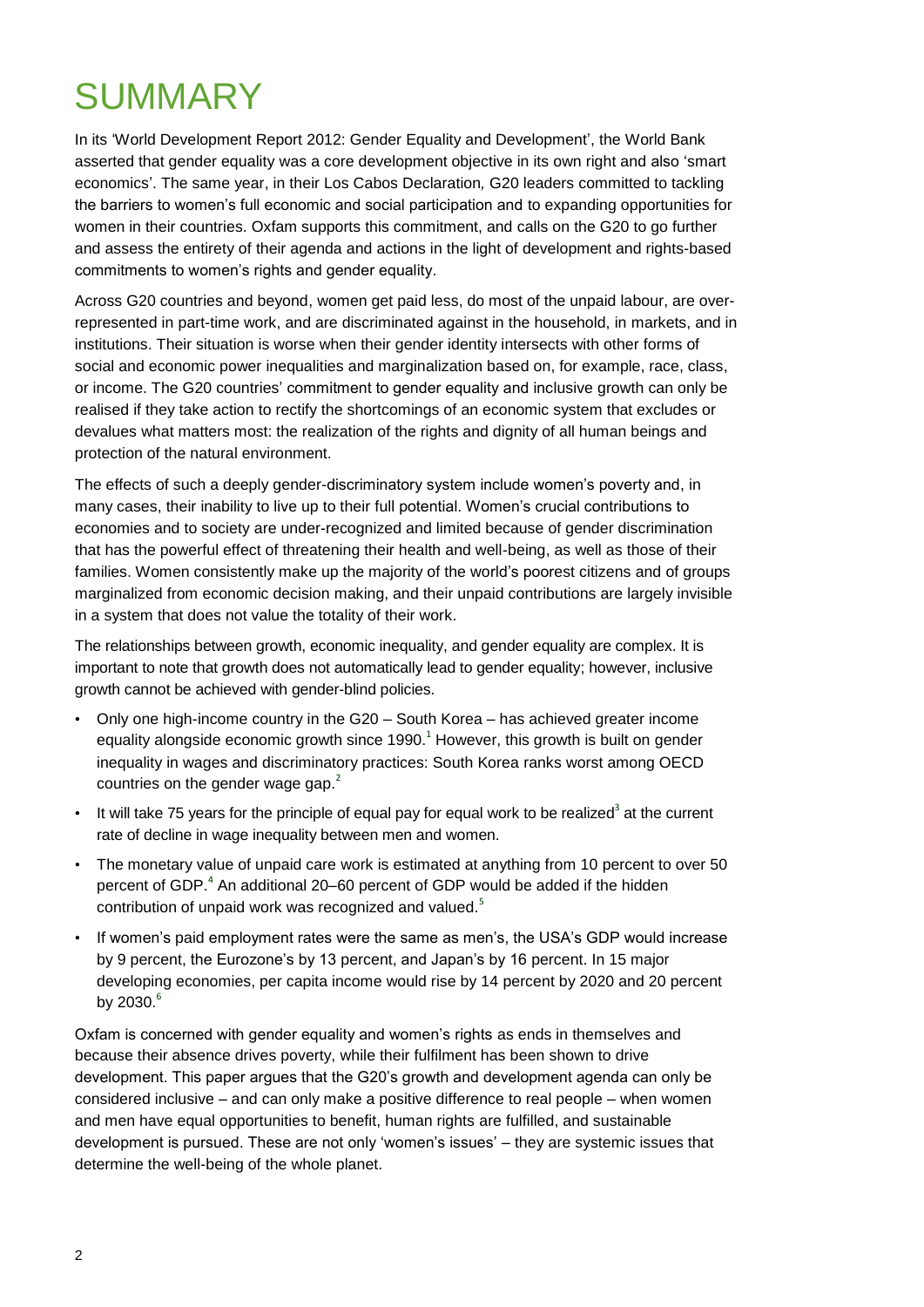Oxfam recommends that the G20:

#### **Treats gender inequality as a systemic issue – including in governance and accountability mechanisms**

The G20 can contribute to an enabling environment for women's economic and social rights by:

- Identifying gender differences in work that men and women do, including unpaid work, and addressing gender discrimination in opportunities and outcomes of macro-economic policies;
- Developing a mechanism that ensures inclusion of gender in macro-economic policy making processes, in accordance with UN and International Labour Organization (ILO) commitments;
- Developing meaningful engagement processes with civil society, including women's rights organizations, so that policies are more rooted in the reality of women's lives;
- Supporting an accountable post-2015 UN process and inclusion of stand-alone goals on extreme economic inequality, achieving gender equality and women's rights, and transformative targets to this end.

#### **Promotes gender-equitable fiscal policy**

The G20 can ensure gender-equitable fiscal policy by:

- Promoting financing of public services to reduce women's unpaid care work and to expand their job opportunities;
- Ensuring that taxation systems and policies recognize unequal gender roles and work to redistribute them;
- Promoting the elimination of gender bias in national budgets and tax codes;
- Engaging with women's groups to promote greater accountability of budget processes through gender-sensitive budget monitoring and gender budgeting.

#### **Ensures decent work and social protection**

The G20 can ensure decent work and social protection that benefit women by:

- Promoting a universal social protection floor that ensures protection for women;
- Pursuing data collection and analysis that recognize unpaid work and policies to redistribute it;
- Ending workplace gender discrimination and promoting family-friendly policies, such as increasing parental leave entitlements, access to care for children and the elderly, and social insurance;
- Targeting employment policies to create decent jobs for women, eliminate gender wage gaps and occupational segregation;
- Promoting labour legislation that improves the bargaining power and position of women.

### **NOTES**

- 1 Oxfam (2012) 'Left Behind by the G20?: How inequality and environmental degradation threaten to exclude poor people from the benefits of economic growth', Oxfam Briefing Paper 157[, http://www.oxfam.org/en/policy/left-behind](http://www.oxfam.org/en/policy/left-behind-by-g20)[by-g20](http://www.oxfam.org/en/policy/left-behind-by-g20)
- 2 South Korea slipped from 108th to 111th position on the World Economic Forum (WEF)'s Gender Gap Index due to declines in labour force participation and wage equality. Asia News Network (2013) 'Philippines best performer in Asia-Pacific in gender equality, says WEF', 25 October 2013.
- 3 [ILO \(2011\): A new era of social justice, Report of the Director-General, Report I\(A\), International Labour Conference,](file://odrive/Office/CPD%20Policy%20and%20Practice%20Comms/Team/Content%20development%20team/Policy%20Papers/bp-active/G20%20gender%20inequality%20dp/final%20files/Word/LO%20(2011):%20A%20new%20era%20of%20social%20justice,%20Report%20of%20the%20Director-General,%20Report%20I(A),%20International%20Labour%20Conference,%20100th%20Session,%20Geneva,%202011.%20http:/www.ilo.org/wcmsp5/groups/public/@ed_norm/@relconf/documents/meetingdocument/wcms_155656.pdf)  [100th Session, Geneva, 2011.](file://odrive/Office/CPD%20Policy%20and%20Practice%20Comms/Team/Content%20development%20team/Policy%20Papers/bp-active/G20%20gender%20inequality%20dp/final%20files/Word/LO%20(2011):%20A%20new%20era%20of%20social%20justice,%20Report%20of%20the%20Director-General,%20Report%20I(A),%20International%20Labour%20Conference,%20100th%20Session,%20Geneva,%202011.%20http:/www.ilo.org/wcmsp5/groups/public/@ed_norm/@relconf/documents/meetingdocument/wcms_155656.pdf)
- [http://www.ilo.org/wcmsp5/groups/public/@ed\\_norm/@relconf/documents/meetingdocument/wcms\\_155656.pdf](file://odrive/Office/CPD%20Policy%20and%20Practice%20Comms/Team/Content%20development%20team/Policy%20Papers/bp-active/G20%20gender%20inequality%20dp/final%20files/Word/LO%20(2011):%20A%20new%20era%20of%20social%20justice,%20Report%20of%20the%20Director-General,%20Report%20I(A),%20International%20Labour%20Conference,%20100th%20Session,%20Geneva,%202011.%20http:/www.ilo.org/wcmsp5/groups/public/@ed_norm/@relconf/documents/meetingdocument/wcms_155656.pdf)
- 4 United Nations (2013) 'Report of the Special Rapporteur on Extreme Poverty and Human Rights'.
- 5 R. Antonopoulos (2008) 'The Unpaid Care Work Paid Work Connection', Working Paper 541, Geneva: Levy Economics Institute/ILO.
- 6 [http://www.unwomen.org](http://www.unwomen.org/)